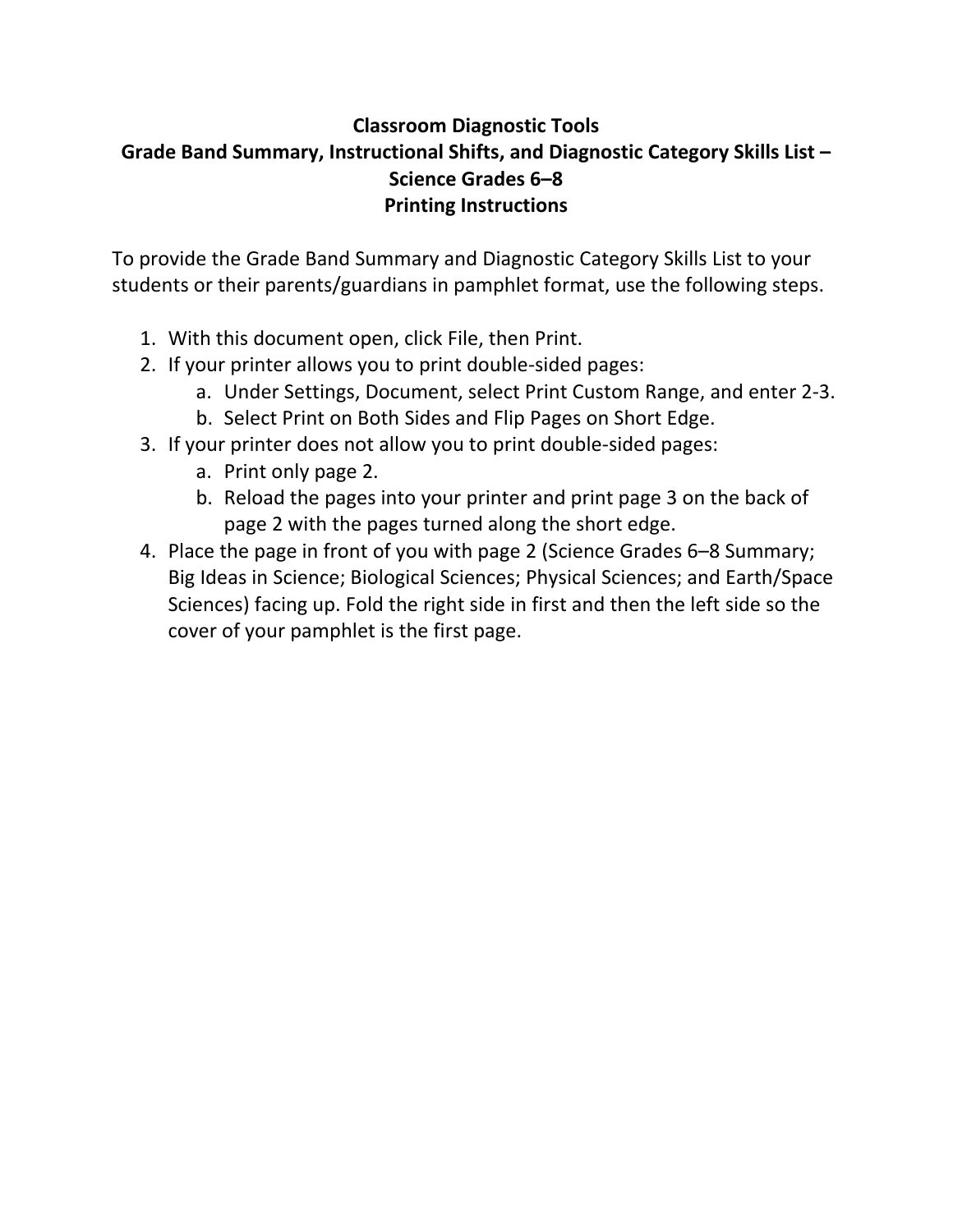#### **Science Grades 6–8 Summary**

In Science Grades 6 through 8, instructional time should focus on seven unifying themes: (1) observing patterns of forms and events that guide organization and classification and prompt questions about relationships and the factors that influence them; (2) identifying ways cause and effect can be used to test contexts, and predict or explain events; (3) developing and modifying models to demonstrate impact of changes within <sup>a</sup> system; (4) create models that demonstrate features (visible and invisible) of <sup>a</sup> system; (5) demonstrate models that replicate the transfer of energy through <sup>a</sup> system; (6) develop models that explains the way in which an object or living thing is shaped and how it determines properties and functions, and; (7) Describing the impact on <sup>a</sup> system caused by another system.

#### **Big Ideas in Science**

- 1. Develop and use system models.
- 2. Observe patterns to guide organization and classification and prompt questions which lead to investigations.
- 3. Investigate flow of energy and matter into, out of, and within systems.
- 4. Evaluate structures of living things and objects as they relate to their properties and functions.
- 5. Investigate cause and effect relationships to make predictions and explain events.
- 6. Design models to explore stability and change in systems.

#### **Biological Sciences**

- c Describe and compare characteristic structural and functional similarities and differences of diverse living things and apply this structural knowledge to categorize organisms.
- $\bullet$  Explain the roles of inherited structures or behaviors, adaptations, mutations, selective breeding, or biotechnology in the survivability of <sup>a</sup> species over time.
- $\bullet$  Describe the role of dominant andrecessive genes in inheritance and explain differences between inherited and acquired traits.
- $\bullet$  Explain the relationships between organisms, energy flow, and cycling of matter in an ecosystem and recognize the characteristics of living and nonliving components in major biomes.
- $\bullet$  Use evidence to infer and/or explain changes in populations and natural systems (e.g., deforestation, disease, land use, natural disaster, or invasive species).
- $\bullet$  Describe how human activities (e.g., waste management, pest management) and the use of renewable and nonrenewable resources affect the environment.

#### **Physical Sciences**

- c Describe differences between elements, compounds and mixtures, and reactants and products and distinguish substances using characteristic chemical and physical properties; elements being pure substances, compounds being substances that have been formed by <sup>a</sup> chemical reaction and mixtures, which can be mechanically separated.
- 0 Distinguish between forms and sources of energy and describe how energy can be transferred and converted into other forms; forms of energy include solar, electrical, mechanical, chemical and nuclear.
- 0 Compare the environmental impact (e.g., time span of renewability, types and quantities of waste) associated with energy sources used by humans.
- 0 Describe how forces affect the movement, speed, or direction of an object, distinguish between kinetic and potential energy, and explain mechanical advantage.